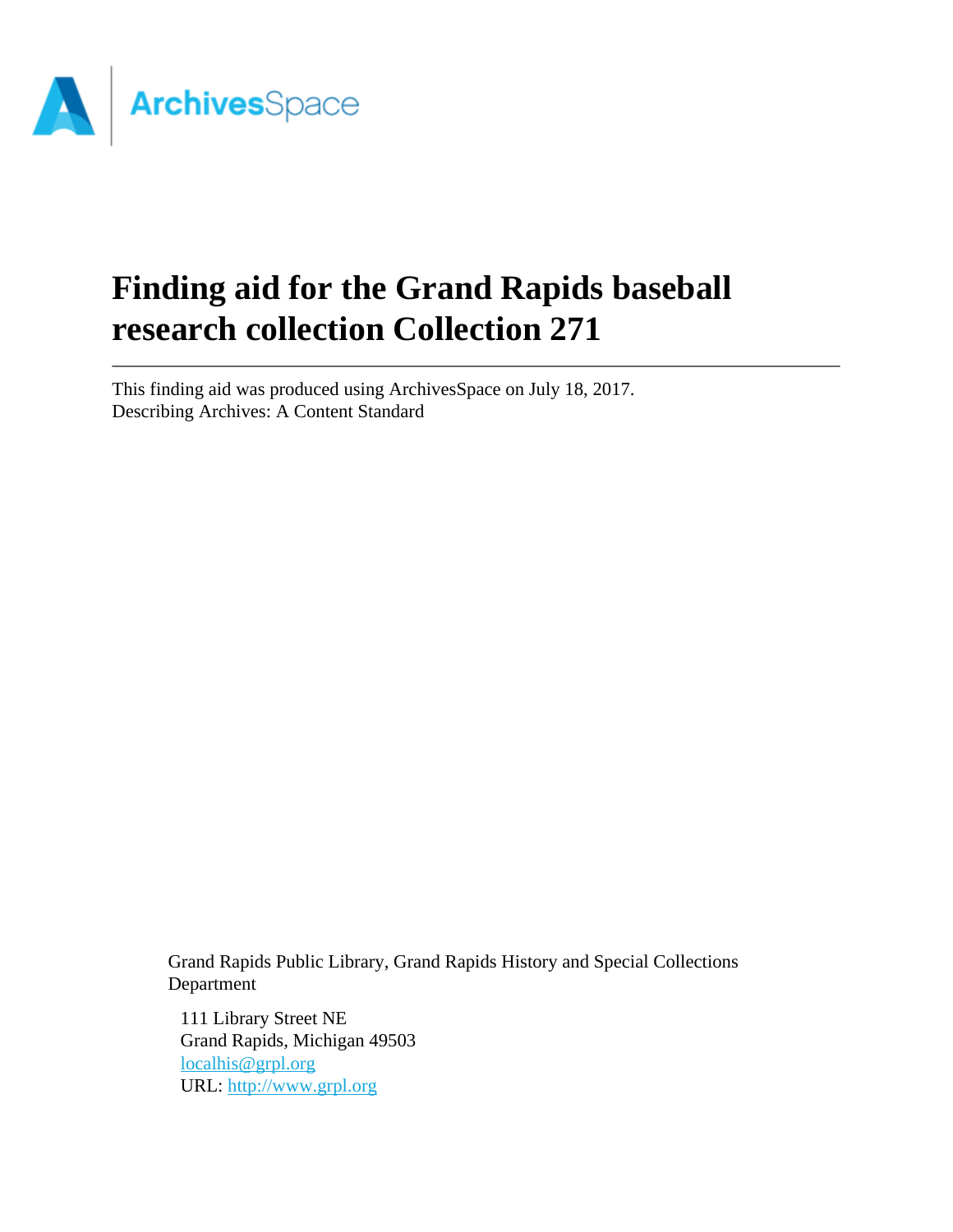# <span id="page-1-0"></span>**Table of Contents**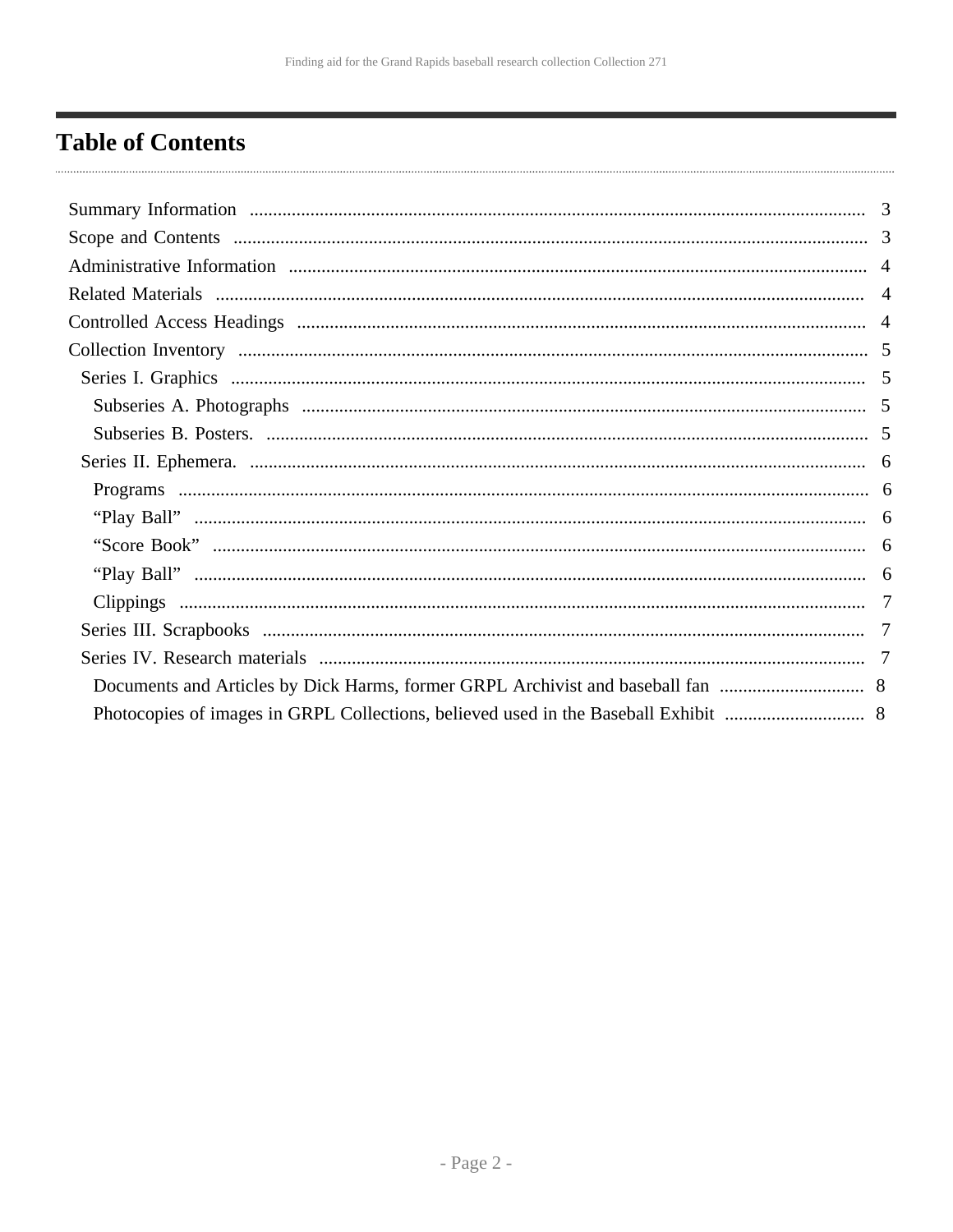# <span id="page-2-0"></span>**Summary Information**

| <b>Repository:</b><br><b>Title:</b> | Grand Rapids Public Library, Grand Rapids History and Special<br><b>Collections Department</b><br>Grand Rapids baseball research collection                                                                                                                                                                                                                 |  |
|-------------------------------------|-------------------------------------------------------------------------------------------------------------------------------------------------------------------------------------------------------------------------------------------------------------------------------------------------------------------------------------------------------------|--|
| ID:                                 | Collection 271                                                                                                                                                                                                                                                                                                                                              |  |
| Date [inclusive]:                   | 1906-                                                                                                                                                                                                                                                                                                                                                       |  |
| <b>Physical Description:</b>        | 1.9 Linear Feet Two boxes                                                                                                                                                                                                                                                                                                                                   |  |
| Language of the<br><b>Material:</b> | English                                                                                                                                                                                                                                                                                                                                                     |  |
| Abstract:                           | The Grand Rapids Baseball Collection is a small devised collection<br>created to bring together by topic various accessions of primarily<br>research materials related to men's baseball in Grand Rapids,<br>Michigan. Many items are copies, while other items are original<br>ephemera related to the sport in Grand Rapids and Kent County,<br>Michigan. |  |

**^** [Return to Table of Contents](#page-1-0)

# <span id="page-2-1"></span>**Scope and Contents**

Area general league teams are included, but some occasional examples of teams formed of the workers of area businesses may also be found. Such items as a photocopy of a Wally Pipp scrapbook document that Grand Rapids boy who made it to the major leagues. Score books and play bills from the 1950s era Grand Rapids Jets are included. A copy photo of the Grand Rapids Base Ball Team, Central League from 1906 is included. Other items are added as received. A number of other GRPL archival collections document the early base ball league rules, African American baseball in the Kent Co. area, and several collections are found related to the Grand Rapids Chicks women's baseball team.

#### **^** [Return to Table of Contents](#page-1-0)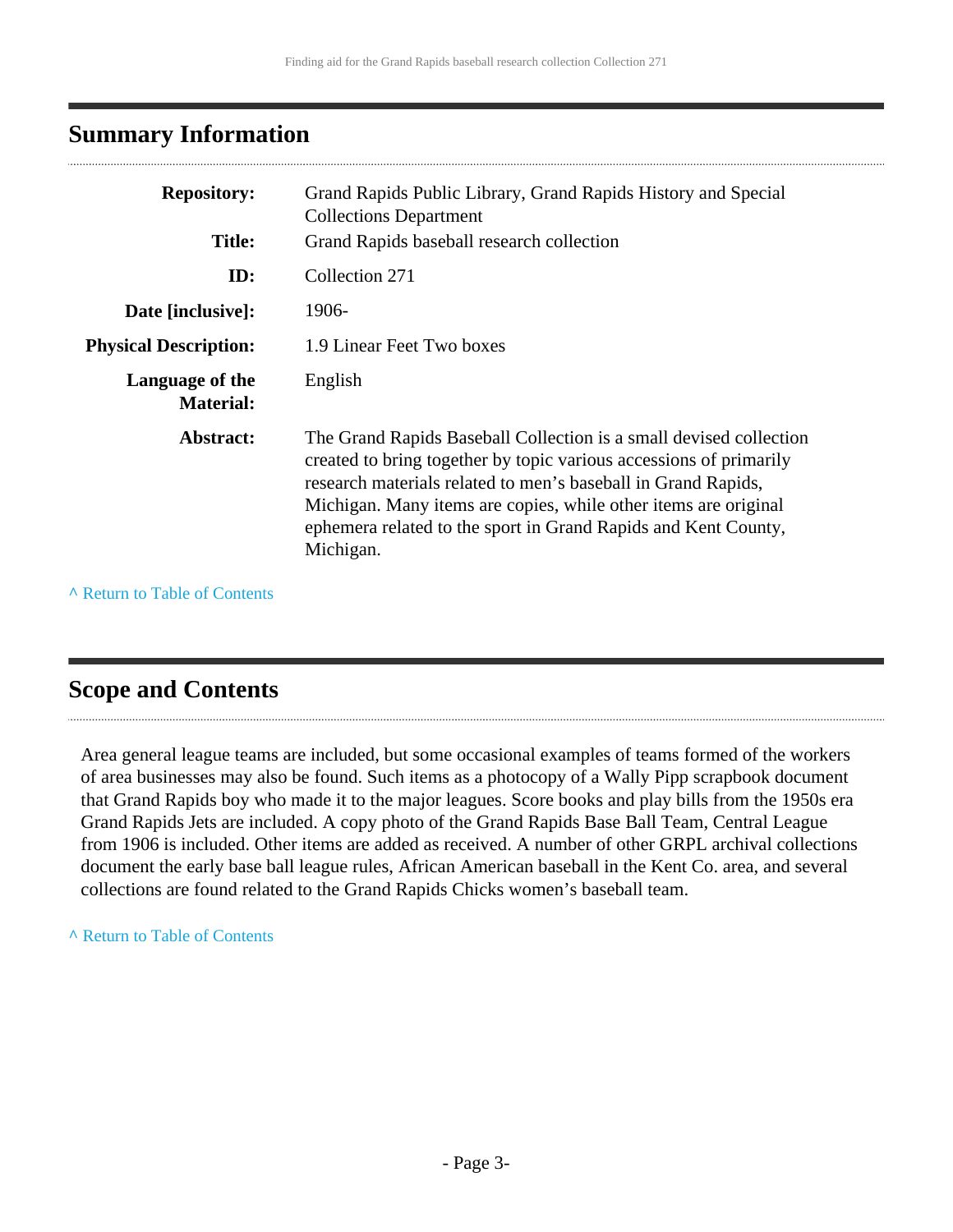# <span id="page-3-0"></span>**Administrative Information**

### **Publication Statement**

Grand Rapids Public Library, Grand Rapids History and Special Collections Department

111 Library Street NE Grand Rapids, Michigan 49503 [localhis@grpl.org](mailto:localhis@grpl.org) URL:<http://www.grpl.org>

### **Immediate Source of Acquisition**

Various gifts and purchases, accession numbers 1991.031, 1994.00004, P1999.029, P2000.081 and 2001.104.

**^** [Return to Table of Contents](#page-1-0)

# <span id="page-3-1"></span>**Related Materials**

### **Related Materials**

For early news clippings of baseball in Grand Rapids, with many teams from area businesses and communities, see the Bajema Baseball clippings notebook in the Local History collections.

Collection 58, Grand Rapids Chicks

Collection 160, Helen Earlene Risinger

Collection 213, Kent Base Ball Club

Collection 251, African American Baseball

**^** [Return to Table of Contents](#page-1-0)

# <span id="page-3-2"></span>**Controlled Access Headings**

• Grand Rapids (Mich.) -- History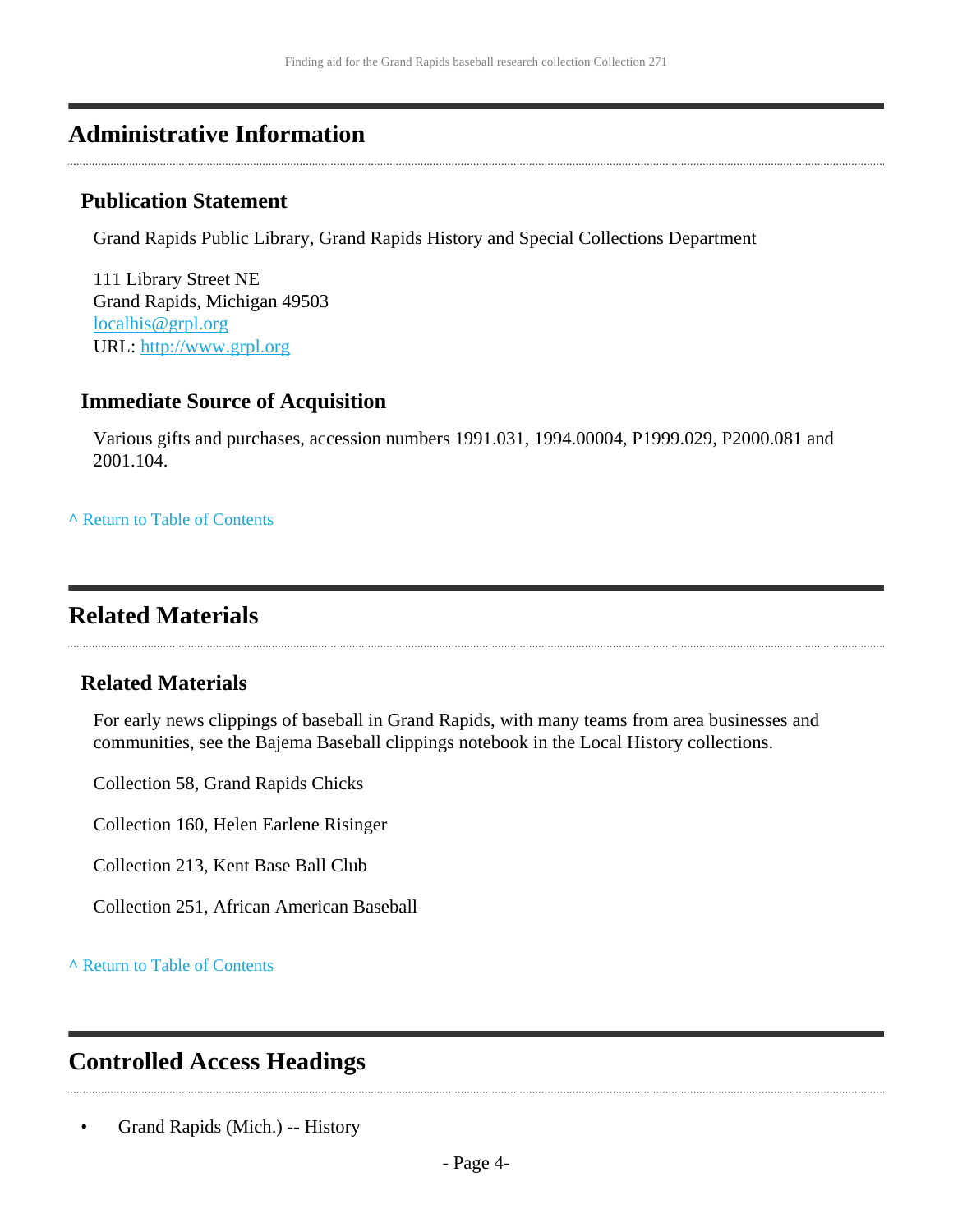• Baseball -- Michigan -- Grand Rapids -- History

# <span id="page-4-0"></span>**Collection Inventory**

# <span id="page-4-1"></span>**Series I. Graphics**

#### **Scope and Contents**

Most of the images currently included in the collection are copy photos of Grand Rapids associated players and teams. Also on original photo postcard and a broadside are found.

### <span id="page-4-2"></span>**Subseries A. Photographs**

| <b>Title/Description</b>                                                                                                                                                                                                                                                                                                                       | <b>Instances</b> |
|------------------------------------------------------------------------------------------------------------------------------------------------------------------------------------------------------------------------------------------------------------------------------------------------------------------------------------------------|------------------|
| New York Americans, catcher. Albert (Lou) DeVormer [copy<br>photo] n.d. 1994.004                                                                                                                                                                                                                                                               | Box 1            |
| Unidentified team with "G.R' on shirts of $4 +$ "Chicago" on<br>shirt of 1. [1894] [Copy photo] 1994.004 Includes: Spies /<br>Wright / Carroll / Jones / Eagan / Parker / Ellis, Manager /<br>Phines / George / Wheelock / Callopy / Caruthers, Captain                                                                                        | Box 1            |
| GR Base Ball Team, Central League. 1905. / Photo by Staples,<br>South Bend. From the 1906 Spalding Guide. "Big John" Ganzel,<br>owner and manager of team.[b/w laser copy] 2001.119 Includes:<br>Morrissey / Butler / Arnold / Bliss / Carey / Miller / Barber /<br>Perry Geyer / Navel / Backof / Reading / Cooley / Warner /<br>Ganzel, Mgr. | Box 1            |
| Central League Season 1906 Team. Photo postcard, to Mr. M.<br>Ackerman, Ravenna, Mich. P2000.081                                                                                                                                                                                                                                               | Box 1            |
| Copy photo of above image. 1994.004                                                                                                                                                                                                                                                                                                            | Box 1            |
| Copy photo. GR Base Ball Club of the Central league, 1907.<br>Sporting Life, Philadelphia.1994.004 Includes: Bliss, P / Miller,<br>P / Summers, P / Vananda, P / Warner, P / Graham, P / Howley,<br>C / Hawkins, C / Smith, 2d B. / Groschow, S.S. / Francis, 3d B. /<br>Backof, O.F. / Custis, O.F. / Geyer, O.F.                             | Box 1            |
| New York, 4 team players in uniform, Wally Pipp first left, n.d.<br>[Copy photo] 1994.004                                                                                                                                                                                                                                                      | Box 1            |
| Wally Pipp, 1925 00.[4004].1 7/25/2005                                                                                                                                                                                                                                                                                                         | Box 1            |
| 1950 Grand Rapids Black Sox Added 12/17/2003                                                                                                                                                                                                                                                                                                   | Box 1            |
| Chicky Candy Bar Giants African American Baseball Team,<br>n.d. 00.[2326].1; 12/17/2003                                                                                                                                                                                                                                                        | Box 1            |
| $\begin{array}{ccc} \mathbf{1} & \mathbf{1} & \mathbf{1} & \mathbf{1} \end{array}$                                                                                                                                                                                                                                                             |                  |

#### <span id="page-4-3"></span>**Subseries B. Posters.**

**Title/Description Instances**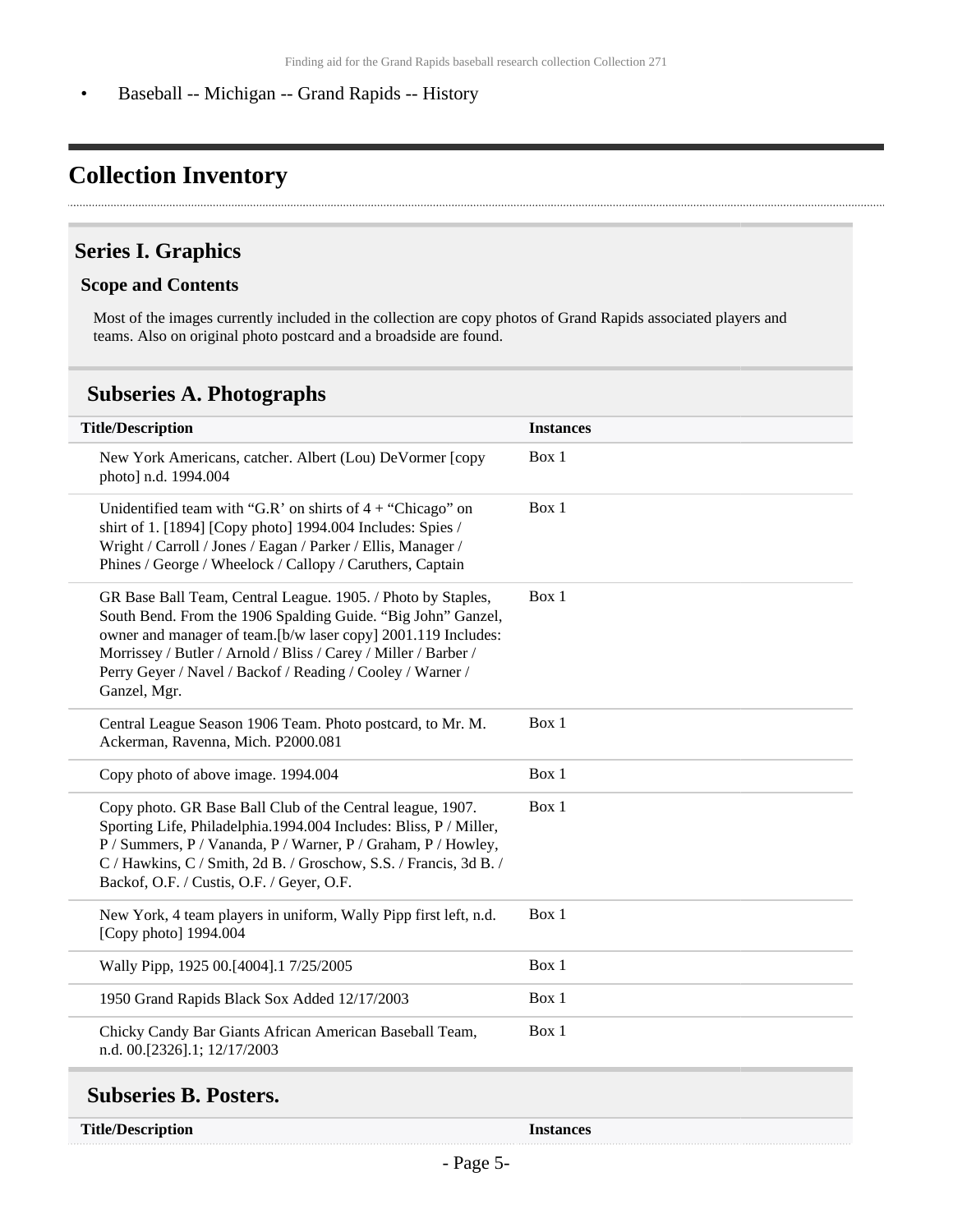Jets, 1949 [Broadside] [1994.004.3] Box 2 folder 1

#### **^** [Return to Table of Contents](#page-1-0)

# <span id="page-5-0"></span>**Series II. Ephemera.**

#### **Scope and Contents**

Collected in this series are score books, playbills, and individual news clippings.

### <span id="page-5-1"></span>**Programs**

<span id="page-5-2"></span>

| <b>Title/Description</b>                                                                                                                 | <b>Instances</b> |            |
|------------------------------------------------------------------------------------------------------------------------------------------|------------------|------------|
| The Clippers. Official Daily Scorebook, n.d. [b/w photocopy of<br>1 sheet only] 1994.004                                                 | Box 1            |            |
| Rogell's All Stars vs. Dutch Kraft Paints, Oct. 11[n.d.] [b/w<br>photocopy] 1994.004                                                     | Box 1            | folder OVE |
| Grand Rapids Base Ball Club. Official Score Card. Michigan-<br>Ontario League. Season 1923. [b/w photocopies, 2 sheets only]<br>1994.004 | Box 1            |            |
| Pittsburgh Pirates vs. Western Michigan All Stars, Aug. 9, 1937<br>[ $b/w$ photocopy] 1994.004                                           | Box 1            | folder OVE |
| "Play Ball"                                                                                                                              |                  |            |
| <b>Title/Description</b>                                                                                                                 | <b>Instances</b> |            |
| Dodger Colts, 1941 Season, unused with lucky score card<br>#23053.2001.104                                                               | Box 1            |            |
| Dodger Colts. Flint 1941 Season, used, with lucky score card<br>#78968 [b/w photocopy] 1994.004                                          | Box 1            | folder OVE |
| "Score Book"                                                                                                                             |                  |            |
| <b>Title/Description</b>                                                                                                                 | <b>Instances</b> |            |
| GR Jets. [Color Laser copy. Cover only] n.d. 1994.004                                                                                    | Box 1            |            |
| GR Jets. Fort Wayne [n.d.] Original. 1994.004                                                                                            | Box 1            |            |
| GR Jets. Fort Wayne [n.d.] [b/w photocopy] 1994.004                                                                                      | Box 1            |            |
| GR Jets. Fort Wayne, [1948?] Original. 1994.004                                                                                          | Box 1            |            |
| GR Jets. Bigelow Field. Central Baseball League 1949.<br>1994.004 [b/w photocopy]                                                        | Box 1            |            |
| "Play Ball"                                                                                                                              |                  |            |
| <b>Title/Description</b>                                                                                                                 | <b>Instances</b> |            |

<span id="page-5-4"></span><span id="page-5-3"></span>GR Jets 1950. [Color Laser copy. Cover only] 1994.004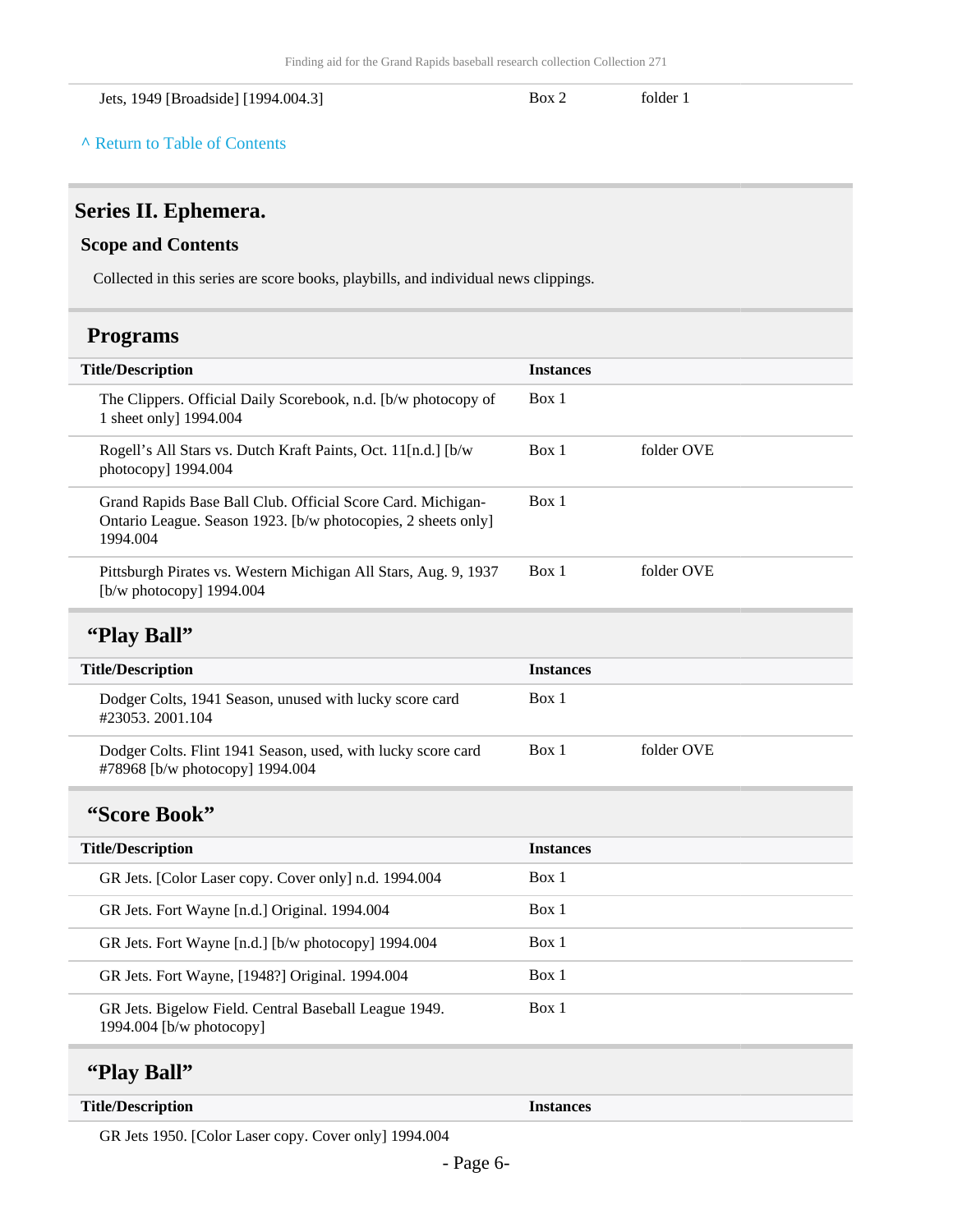|                                                                                                                                                                                                                             | Box 1 |
|-----------------------------------------------------------------------------------------------------------------------------------------------------------------------------------------------------------------------------|-------|
| GR Jets 1950. Muskegon [b/w photocopy] 1994.004                                                                                                                                                                             | Box 1 |
| Grand Rapids Jets, 1950. Original. P1999.0291                                                                                                                                                                               | Box 1 |
| Base Ball  See New York vs. Grand Rapids, Wed. June 14th<br>[n.d.] Island Park. Walter (Lefty) Pipp, the only Grand Rapids<br>boy in the major leagues [2 unidentified b/w photocopies,<br>perhaps from a program] 1994.004 | Box 1 |

### <span id="page-6-0"></span>**Clippings**

| <b>Title/Description</b>                                                                                                                                                                                     | <b>Instances</b> |
|--------------------------------------------------------------------------------------------------------------------------------------------------------------------------------------------------------------|------------------|
| 4 unidentified GR Press graphic clippings, RE GR Jets Includes:<br>Conrad Scherzer / Donald Elston / Bob Hartig / Andy Varga /<br>Bill Ley / Ed Sterger / Bob Coates / Marty Sebastian / Johnny<br>Sebastian | Box 1            |
| "Base Hits, Black Eyes and Barrel Staves: Diamond Game in<br>Old Days wasn't for Sissies, Hopkins Start Recalls" / by Don<br>Wood. Special to the Grand Rapids Herald. March 7, 1954.<br>[photocopy]         | Box 1            |

#### **^** [Return to Table of Contents](#page-1-0)

#### <span id="page-6-1"></span>**Series III. Scrapbooks**

#### **Scope and Contents**

Two scrapbooks are current found in the collection, created either by a fan to document a particular team or with a specific player as the subject focus. These may contain items similar to those in Series II, but in an "authored" context.

| <b>Title/Description</b>                                      | <b>Instances</b> |           |
|---------------------------------------------------------------|------------------|-----------|
| Wally Pipp Scrapbook [Photocopy]                              | Box 2            | folder 2  |
| Housed in Coll. 239                                           |                  |           |
| Josephine Semeyn Baseball Scrapbooks, 1906-1908; 00.[388].103 | Box 239          | folder 40 |

#### **^** [Return to Table of Contents](#page-1-0)

### <span id="page-6-2"></span>**Series IV. Research materials**

#### **Scope and Contents**

Added here are articles and other documents explaining the history of area baseball teams.

| <b>Title/Description</b>                                 | <i>Instances</i> |               |
|----------------------------------------------------------|------------------|---------------|
| "Baseball in Muskegon" by Marc Okkonen (photocopy), 1993 | Box 2            | Folder Folder |